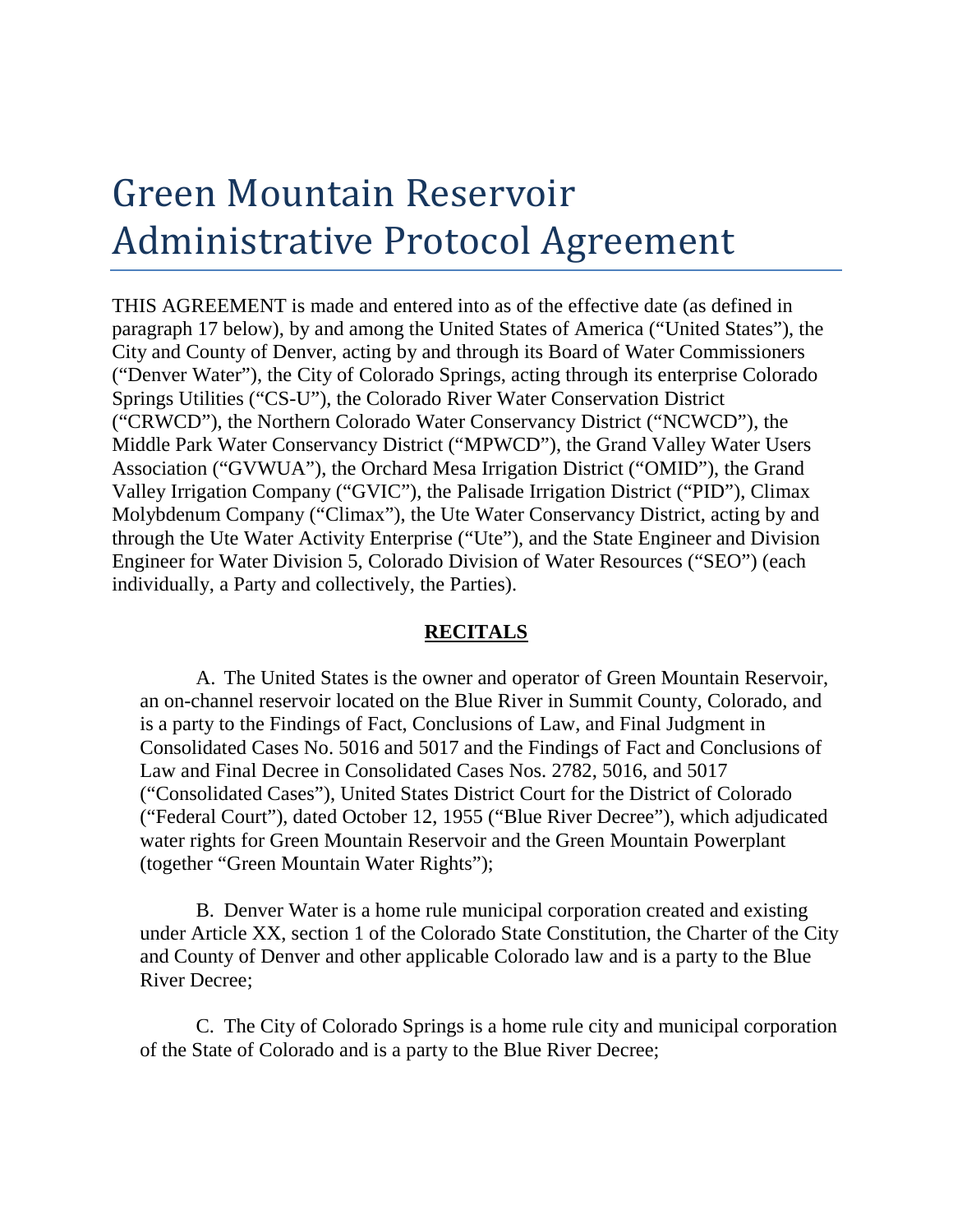D. CRWCD is a political subdivision of the State of Colorado pursuant to Colo. Rev. Stat. (C.R.S.) §§ 37-46-101 et seq. and is a party to the Blue River Decree;

E. NCWCD is a water conservancy district organized pursuant to C.R.S. §§ 37-45-101 et seq. and is a party to the Blue River Decree;

F. MPWCD is a water conservancy district organized pursuant to C.R.S. §§ 37-45-101 et seq. and is a party to the Blue River Decree;

G. GVWUA, GVIC, OMID, and PID are parties to the Blue River Decree;

H. Climax is a Delaware corporation that owns water rights adjudicated by the Summit County District Court in Civil Action 1710 ("C.A. 1710") for use at the mine and mill located near Leadville, Colorado ( the "Climax C.A. 1710 Water Rights");

I. The Ute Water Conservancy District is a water conservancy district organized pursuant to C.R.S. §§ 37-45-101 et seq.;

J. The SEO is responsible for the administration of water and water rights in the State of Colorado ("State") in Water Division No. 5;

K. Numerous disputes have arisen over the years as to how Green Mountain Water Rights should be administered under the Blue River Decree;

L. The SEO adopted an Interim Policy for the administration of the Green Mountain Water Rights under the Blue River Decree;

M. Some of the Parties have disagreed with the Interim Policy;

N. The United States, Denver Water, CS-U, CRWCD, NCWCD, MPWCD, GVWUA, GVIC, OMID, and PID (the "Blue River Decree Parties"), Ute, and Climax have negotiated an administrative protocol for the administration of the Green Mountain Water Rights and the Climax C.A. 1710 Water Rights ("Administrative Protocol"), a copy of which is attached hereto, which is intended and considered by them to be consistent with the terms of the Blue River Decree and the relative priorities of Green Mountain Water Rights and those water rights adjudicated in C.A. 1710, including the Climax C.A. 1710 Water Rights, and which is intended to reduce or eliminate the likelihood of expensive, protracted, and contentious litigation amongst the Parties;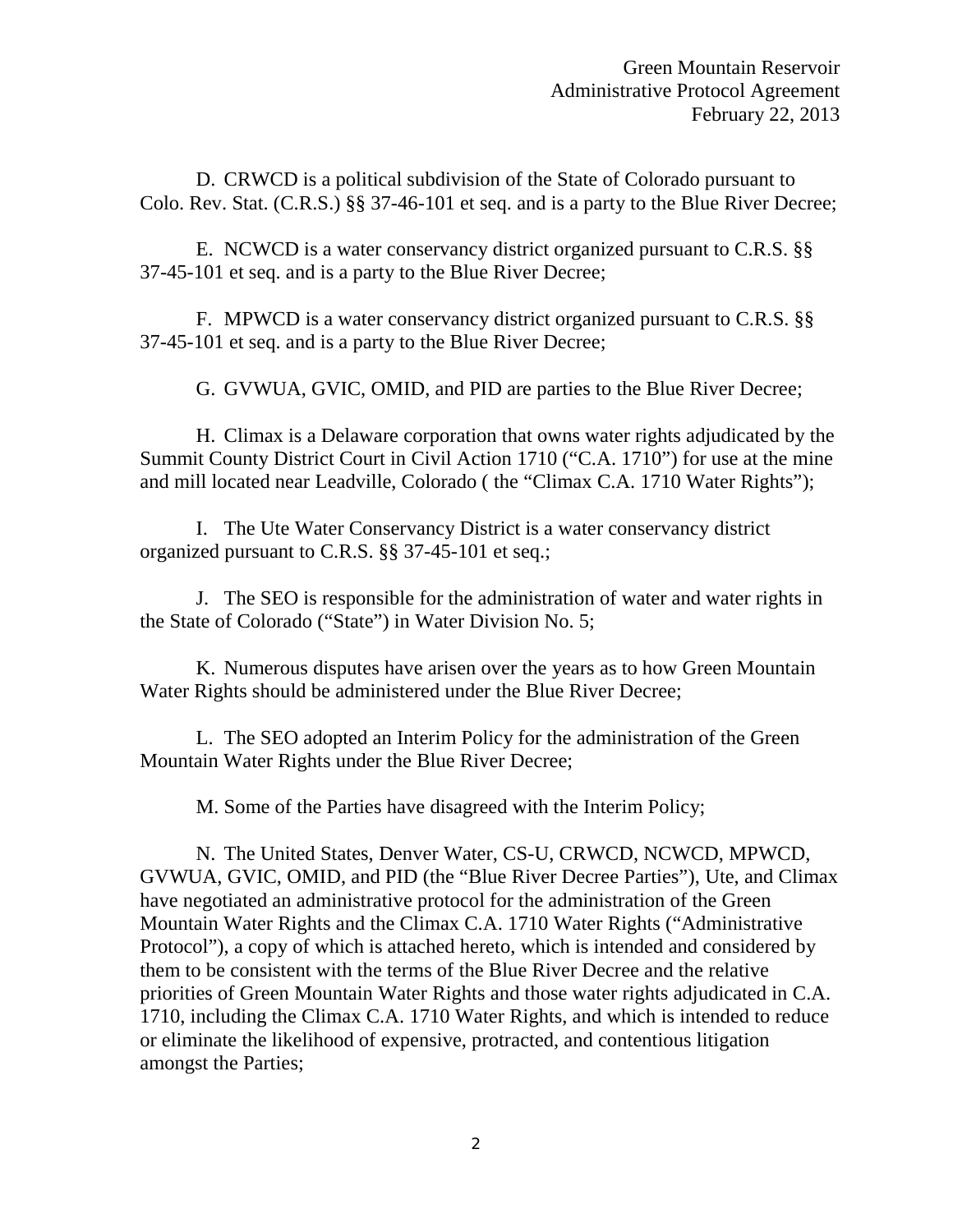O. The resolution of long-standing disputes regarding the proper administration of the Green Mountain Water Rights and the Blue River Decree provides significant benefits for water users on both the east and west slopes of the State, including, but not limited to, optimum utilization of the waters of the State, reducing litigation costs of the Parties, and providing clarity as to water rights administration;

P. The Blue River Decree Parties and Climax intend to seek judicial confirmation that the Administrative Protocol is consistent with the Blue River Decree and that the Climax C.A. 1710 Water Rights can be administered as provided in the Administrative Protocol without injury to the Green Mountain Water Rights or other water rights; and

Q. The Parties intend (1) that the Federal Court, consistent with its retained jurisdiction to interpret and implement the Blue River Decree, exercise such jurisdiction to determine whether the Administrative Protocol is consistent with the terms of the Blue River Decree; and (2) that all interested parties have notice and an opportunity to participate in such determination with regard to Sections I, II, and III, only, of the Administrative Protocol, pursuant to the procedures of the Colorado Water Right Determination and Administration Act of 1969, C.R.S. §§ 37-92-101 et seq. ("1969 Act"). To that end, the Parties agree to the judicial proceedings described herein, including the application by the Federal Court of the1969 Act procedures in determining whether Sections I, II, and III of the Administrative Protocol are consistent with the terms of the Blue River Decree, which is consistent with the Federal Court's prior practice of proceeding in consonance with the 1969 Act in matters regarding the Blue River Decree.

NOW, THEREFORE, the Parties agree as follows:

1. Purposes of the Agreement. The intent of the Blue River Decree Parties, Ute, and Climax in agreeing to the Administrative Protocol is to clarify and implement certain provisions of the Blue River Decree by (1) setting forth a protocol for, among other things: (a) the preparation, review, and modification of a fill schedule for Green Mountain Reservoir; (b) definition and administration of a fill season for exercise of the 1935 First Fill Storage Right; (c) administration of water rights during the fill season; and (d) operation of the Green Mountain Water Rights and Denver Water and CS-U's (the Cities) water rights in response to downstream calls senior to the Cities' water rights; (2) making as much water as possible available for upstream use, including use by the Cities, without impairment of the fill of Green Mountain Reservoir and without impairment of legal calls of downstream water rights; (3) providing a clear definition of the Cities' replacement obligation operations; (4) ensuring that the administration of water rights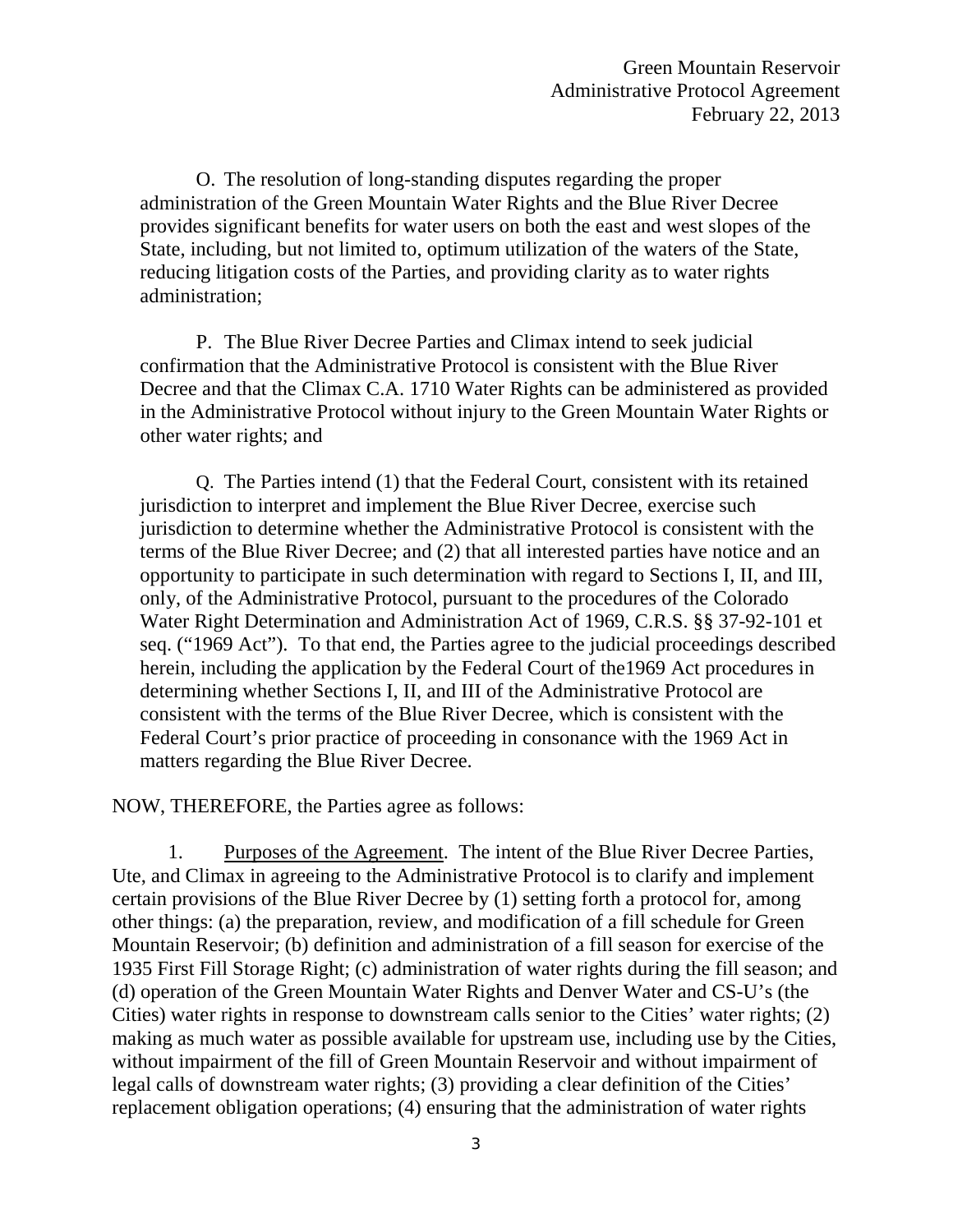does not allow the water rights of the Cities to "hide behind" or otherwise benefit from the Green Mountain Reservoir Water Rights; (5) reducing as much as possible or potentially eliminating the extent to which the Green Mountain Reservoir 60 c.f.s. bypass is accounted toward the fill of the Green Mountain Reservoir Storage Rights, and assuring, to the extent possible, the refilling of Green Mountain Reservoir to the extent that such bypass is accounted toward the fill of the Green Mountain Reservoir Storage Rights; and (6) addressing the relative priority of the Green Mountain Water Rights, the Cities' water rights, and Climax's C.A. 1710 Water Rights in a manner agreed by the Blue River Decree Parties and Climax; all in a manner that is consistent with the Blue River Decree. The SEO has negotiated with the Blue River Decree Parties, Ute, and Climax regarding Sections I, II and III of the Administrative Protocol, and agrees to be bound by, and to administer, distribute, and regulate the waters of the State in accordance with a final judgment and decree as provided below.

2. Approval of Administrative Protocol by Blue River Decree Parties, Climax, and Ute. The Blue River Decree Parties, Climax, and Ute approve the Administrative Protocol attached hereto as Exhibit A and agree that the Administrative Protocol shall govern the matters set forth therein, unless it is disapproved or materially modified as a result of the proceedings described in paragraphs 3 and 4 below. In the event that the Federal Court or the District Court in and for Water Division 5 ("Water Court") does not approve or materially modifies the Administrative Protocol, or refuses to rule on the proceedings filed by the Blue River Decree Parties and Climax, then paragraph 4 shall apply.

3. Judicial Proceedings. Within 60 days of the effective date of this Agreement, the Blue River Decree Parties and Climax will concurrently institute judicial proceedings in the Water Court and the Federal Court as follows:

3.1. Water Court Proceeding. The Blue River Decree Parties and Climax will file an application for determination of water right, pursuant to C.R.S. § 37-92-302(1)(a), requesting a determination that Sections I, II, and III of the Administrative Protocol are consistent with the Blue River Decree ("Water Court Application"). Notice of the Water Court Application, including the full text of Sections I, II, and III of the Administrative Protocol, shall be provided in the resume of applications filed in Water Division No. 5 in accordance with C.R.S. § 37-92-302(3)(a), and by newspaper publication in Summit, Grand, Garfield, Eagle, Pitkin, Routt, Gunnison, Rio Blanco, and Mesa Counties as well as in any other county in which publication is ordered by the water judge.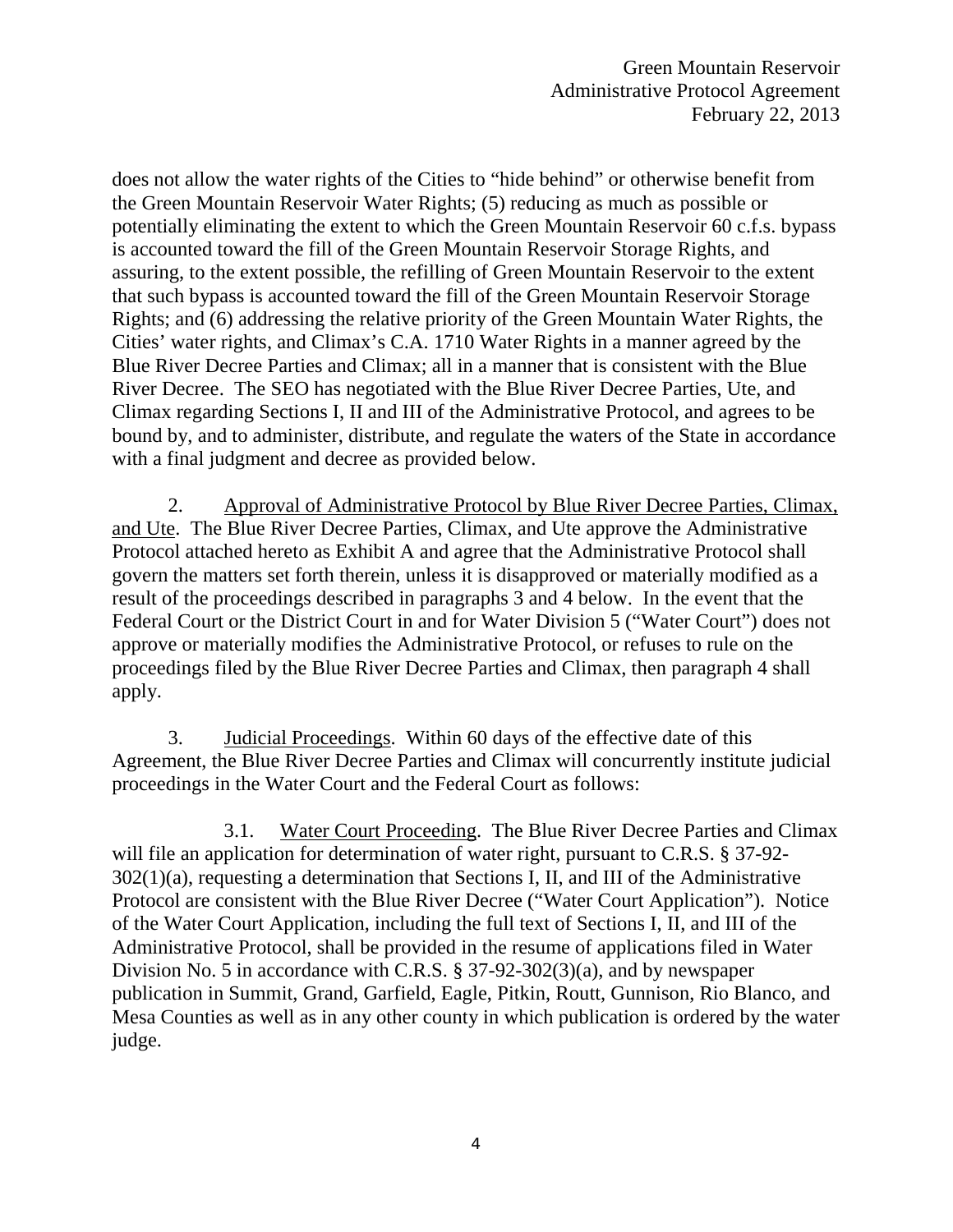3.1.1. Upon expiration of the statutory time for filing statements of opposition to the Water Court Application, the Blue River Decree Parties shall immediately move to stay the Water Court proceeding and shall pursue the Federal Court proceeding described in paragraph 3.2 below.

3.2. Federal Court Proceeding. The Blue River Decree Parties will file, concurrent with the filing of the Water Court Application, an application and/or petition, pursuant to the Federal Court's retained jurisdiction to interpret and implement the Blue River Decree, requesting (1) a determination that Sections I, II, and III of the Administrative Protocol are consistent with the Blue River Decree; and (2) a determination that Section IV of the Administrative Protocol is consistent with the Blue River Decree ("Federal Court Application"). Immediately upon filing the Federal Court Application, the Blue River Decree Parties will request entry by the Federal Court of a procedural order specifying that the procedure set forth in the Federal Court's Order Regarding Further Proceedings Consonant With the Colorado Water Right Determination and Administration Act of 1969 entered on August 4, 1977, shall apply to that part of the Federal Court Application requesting a determination that Sections I, II, and III of the Administrative Protocol are consistent with the Blue River Decree, and to that part of the Federal Court Application only. If the Federal Court makes a determination that Sections I, II, and III are consistent with the Blue River Decree, and no motion is filed pursuant to paragraph 4, the Blue River Decree Parties will request the Federal Court to serve its judgment or order on its determination regarding Sections I, II and III on the Clerk of the Water Court with a request that the Water Court enter such judgment or order as a judgment or decree of the Water Court.

## 3.3. Participation in Judicial Proceedings.

3.3.1. It is the intent of the Parties that all persons and entities filing statements of opposition (whether in the Water Court or the Federal Court) to the Water Court Application shall be entitled to participate fully in the judicial proceedings to determine whether Sections I, II, and III of the Administrative Protocol are consistent with the Blue River Decree, but that the scope of any such party's participation (whether in the Water Court or the Federal Court) shall be limited to whether Sections I, II, and III of the Administrative Protocol are consistent with the Blue River Decree. To that end, the Parties shall not challenge the standing of any person filing a timely statement of opposition to the Water Court Application (whether in the Water Court or the Federal Court), and shall not oppose any motion to intervene in proceedings regarding whether Sections I, II and III of the Administrative Protocol are consistent with the Blue River Decree that are filed prior to the due date for filing of the opposers' initial mandatory disclosures under the Rules of Civil Procedure applicable to the proceeding. The Blue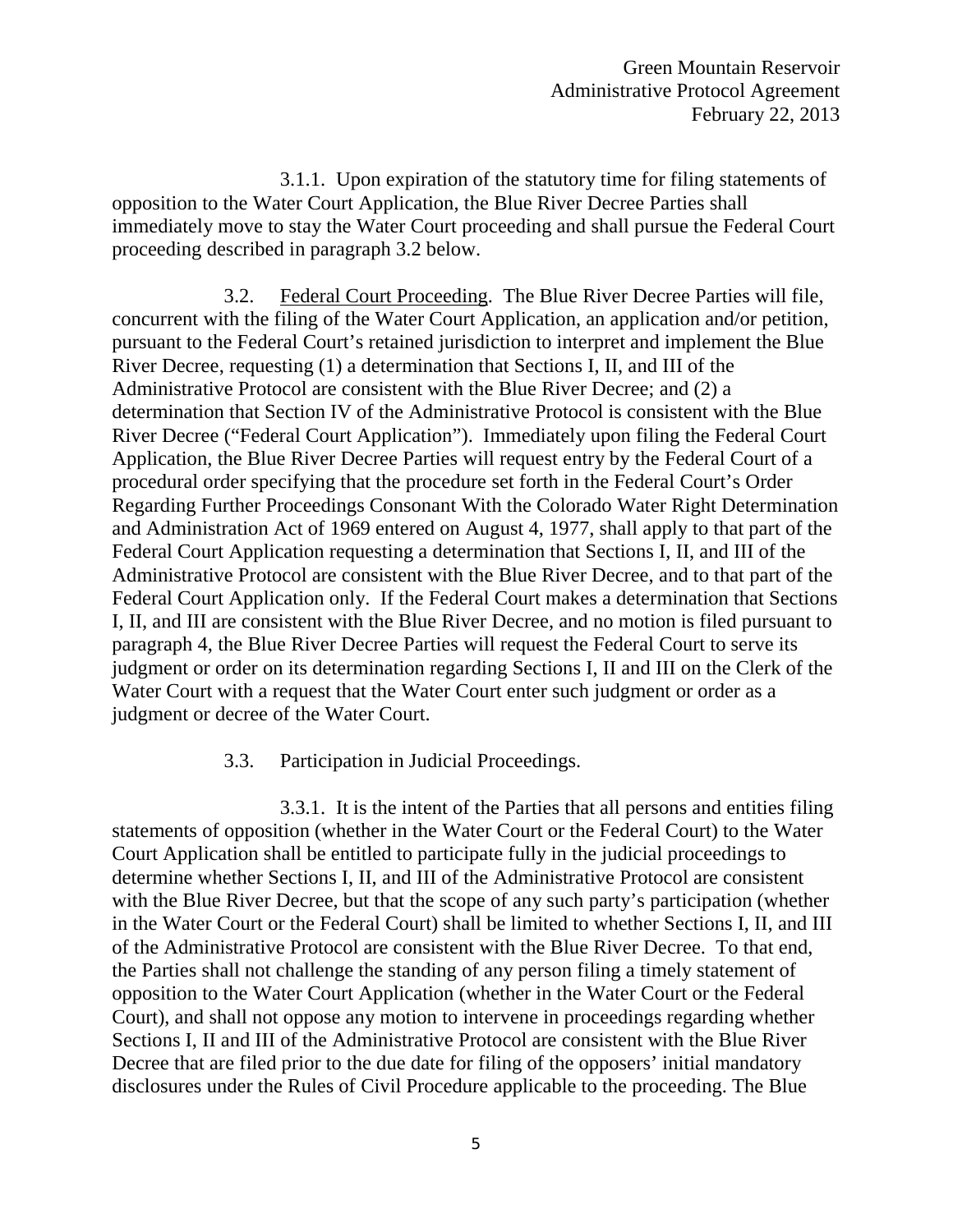River Decree Parties acknowledge that Climax has a direct, substantial and legally protectable interest relating to the subject matter of the Federal Court Application that may be impaired or impeded if Climax does not have the ability to protect its interests as a party to the Federal Court determination that Sections I, II, and III of the Administrative Protocol are consistent with the Blue River Decree. The Blue River Decree Parties therefore shall not oppose and shall consent to any motion to intervene by Climax in the Federal Court Application for the limited purpose of determining whether Sections I, II and III of the Administrative Protocol are consistent with the Blue River Decree. The Blue River Decree Parties will give Climax the opportunity to review and comment on drafts of the application and/or petition for the Federal Court Proceeding prior to its filing with the Federal Court for the purpose of insuring that such pleadings sufficiently acknowledge Climax's interests in Sections I, II, and III of the Administrative Protocol.

3.3.2. The Blue River Decree Parties, or their designated representative, shall serve the SEO and the First Attorney General of the Water Resources Unit of the Natural Resources and Environment Section of the Colorado Attorney General's Office (or such other attorney as designated in writing from time to time by the First Attorney General), with copies of all papers filed in either the Water Court or the Federal Court proceedings. The SEO shall not file a statement of opposition to, or otherwise file any documents opposing the determination (in either the Water Court or the Federal Court) that the Administrative Protocol is consistent with the Blue River Decree; provided that Sections I, II, and III of the Administrative Protocol are not materially modified during the course of, or as a result of, such proceedings in either the Water Court or the Federal Court. If those sections are modified, then the Blue River Decree Parties, Ute, Climax, and the SEO shall confer. If the Parties agree that the modification is material, the Blue River Decree Parties, Ute, and Climax shall not oppose upon any grounds, including timeliness, the intervention of the SEO either as an intervention of right or a permissive intervention under the applicable Rules of Civil Procedure in the original or any remanded judicial proceeding concerning Sections I, II, and III of the Administrative Protocol. If the Parties do not agree as to the materiality of the modification, their dispute shall be resolved by the presiding court in ruling upon any motion to intervene filed by the SEO. Upon intervention, the SEO shall limit its participation to matters raised by the material modification of Sections I, II, and III of the Administrative Protocol. The SEO may also move to intervene in the judicial proceedings in the event any provision of this Agreement is breached by any non-SEO Party, and the Parties shall not oppose such intervention upon any grounds. Subject to paragraph 4 below, the SEO shall not object to or appeal the entry of a final judgment and decree by either the Federal Court or the Water Court in response to the request for a determination that Sections I, II, and III of the Administrative Protocol are consistent with the Blue River Decree. Pursuant to C.R.S. §§ 37-92-301(1), -304(8), and -501(1),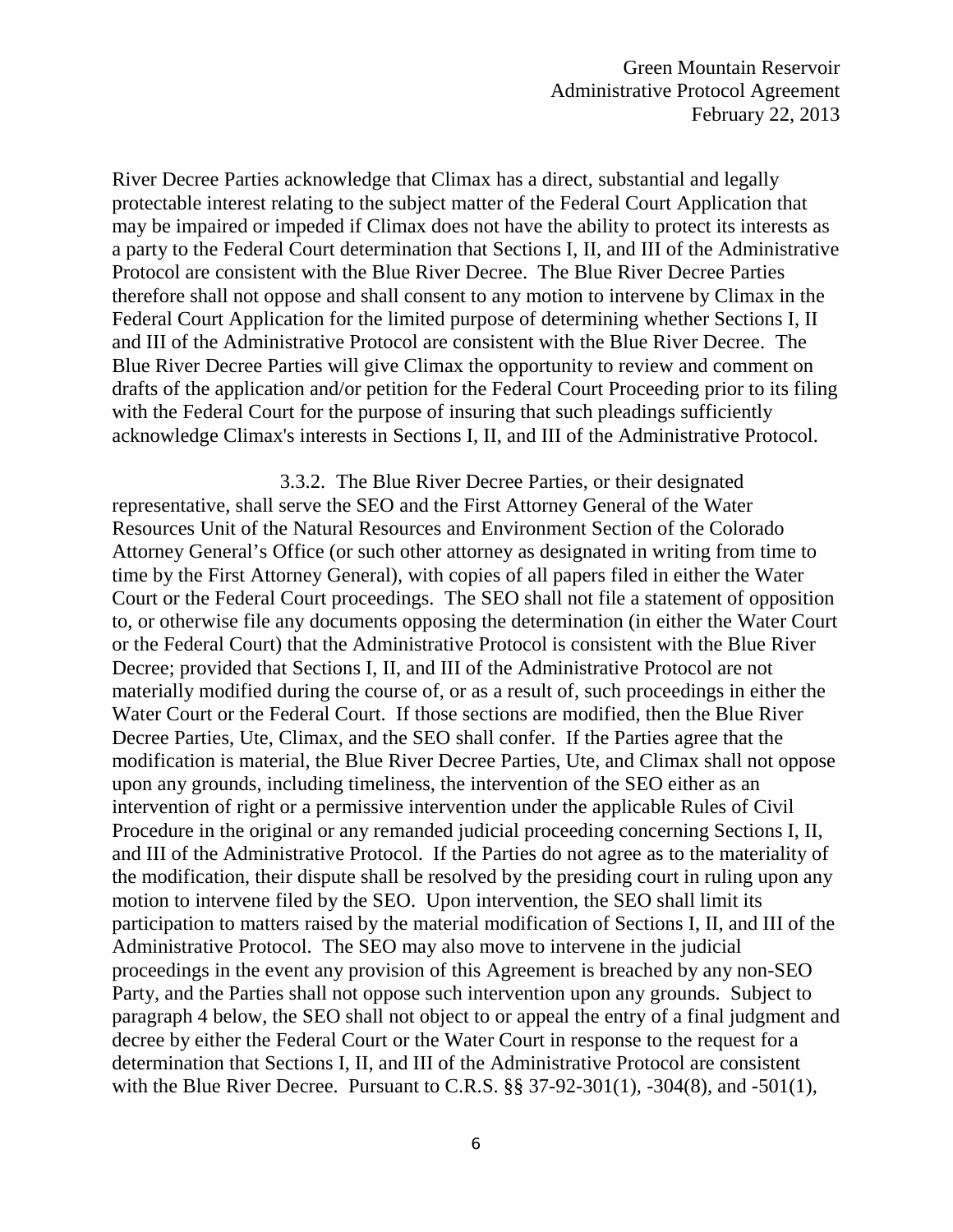the SEO shall be bound by, and shall administer, distribute, and regulate the waters of the State in accordance with any final judgment and decree entered in response to the request for a determination that Sections I, II, and III of the Administrative Protocol are consistent with the Blue River Decree, subject to any appellate review.

3.3.3. In order to become a party to the Water Court Application, Ute may file a statement of opposition in support of a determination that Sections I, II, and III of the Administrative Protocol are consistent with the Blue River Decree. Ute may also participate in the Federal Court proceeding to the same extent as any other party that files a statement of opposition in the Water Court proceeding. Notwithstanding the fact that a pleading filed by Ute is captioned as a statement of opposition, all Parties recognize and agree that Ute's position in the judicial proceedings herein will be aligned with the position of the Blue River Decree Parties and Climax. Prior to the filing of the judicial proceedings herein, the Blue River Decree Parties, Climax, and Ute will undertake to document their common interest herein by means of a formal common interest agreement allowing them to share confidential information and otherwise to cooperate in obtaining determinations from the Water Court and/or the Federal Court that the Administrative Protocol is consistent with the Blue River Decree.

3.4. Judicial Proceedings Inconsistent with the Intent of the Parties. In the event that the Federal Court determines that it lacks jurisdiction, or otherwise declines to exercise jurisdiction, to adjudicate the Federal Court Application in whole or in part, or the Water Court declines to stay the proceedings in Water Court, the Parties will confer and determine how to proceed in obtaining the participation and judicial confirmations contemplated herein.

3.5. No Precedent. While the Parties have agreed to follow the procedures set forth in this paragraph 3, and to request that such procedures be adopted and implemented by the Water Court and the Federal Court, nothing in this Agreement, or in the Parties' participation in those procedures in this instance, shall have the effect of precedent or preclusion on any Party in any other proceeding with respect to whether the Water Court or the Federal Court has primary jurisdiction over the subject matter of this Agreement and the Blue River Decree.

4. If a Party Believes a Judgment and Decree is Not Consistent With, Materially Modifies, or Does Not Approve the Administrative Protocol. Within 14 days of entry of any final judgment and decree or other court order in the proceedings contemplated in paragraph 3 of this Agreement, any Party may notify the other Parties that it believes the judgment and decree or other court order(s) is not consistent with, materially modifies, or does not approve the Administrative Protocol. Such Party shall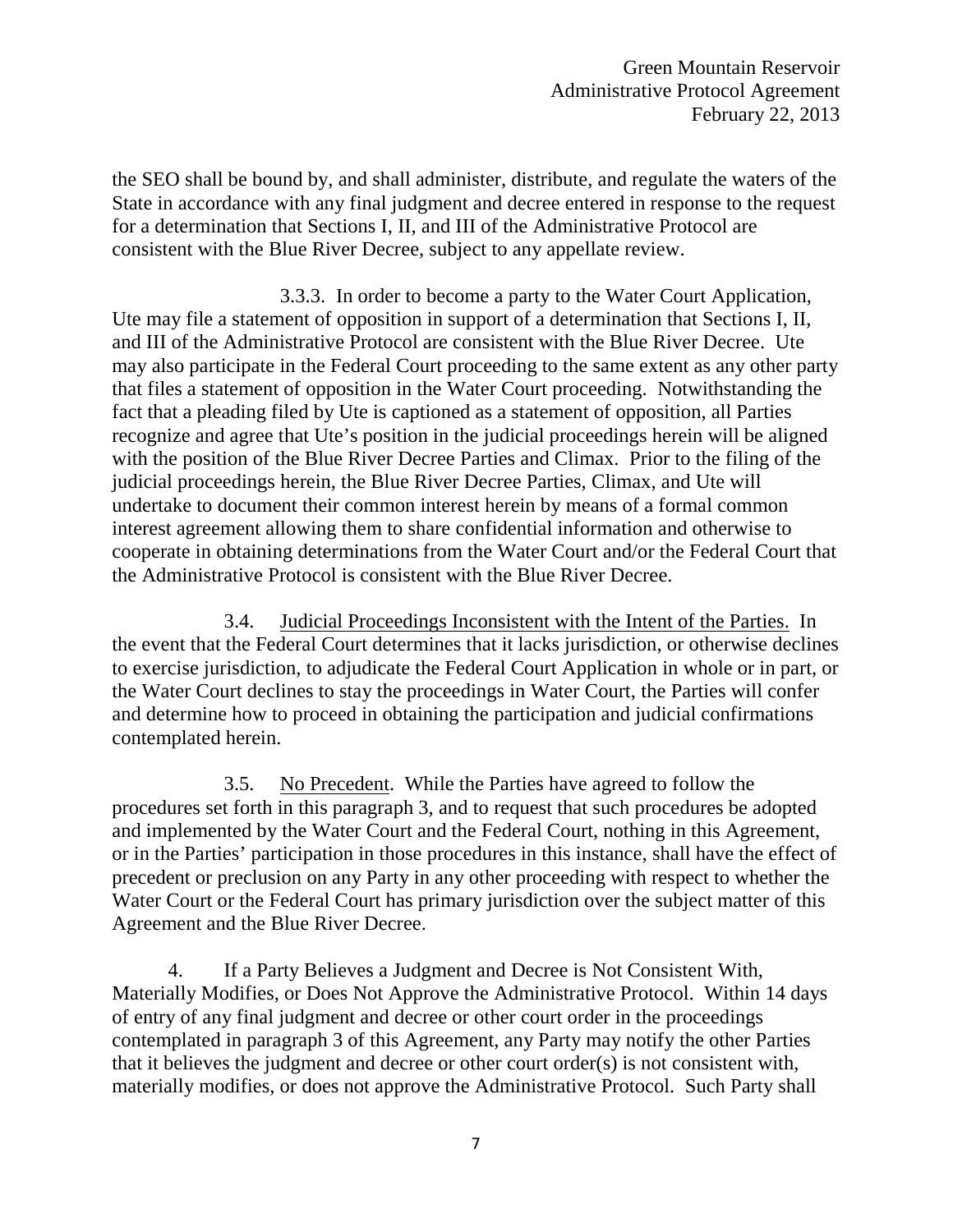simultaneously file a motion under C.R.C.P. 59, F.R.C.P. 59, or other appropriate rule seeking a stay of the proceedings pending the negotiations or mediation contemplated by this paragraph and requesting an enlargement of time to file additional motions as appropriate. The other Parties shall be deemed to have consented to any such motion. Upon such notification, the Parties will confer in good faith and endeavor to resolve the inconsistency, modification, or failure of approval in a manner consistent with the Administrative Protocol or in a manner that comes as close as possible to the intention of the Administrative Protocol. If the Parties are not able to reach a unanimous consensus resolution to any inconsistency, material modification, or failure of approval, then the Parties shall submit the disputed issue to a third party mediator. If the disputed issue cannot be resolved through good faith mediation, then the Parties may pursue any available legal or administrative recourse, including but not limited to a motion for posttrial relief under C.R.C.P. 59 or F.R.C.P. 59, or for relief from judgment or order under C.R.C.P. 60 or F.R.C.P. 60, as appropriate, to vacate the judgment and decree or to request another court order.

5. Administration of CBT Project Priorities and Climax C.A. 1710 Water Priorities.

5.1. The Parties agree that, pursuant to the Stipulation for Decree in the United States District Court for the District of Colorado, Consolidated Case Nos. 2782, 5016, and 5017 and District Court, Water Division No. 5, State of Colorado, Case No. 88CW382, dated August 7, 1992, and pursuant to the Findings of Fact, Conclusions of Law and Judgment and Decree in the same matter, dated November 10, 1992, the direct flow, storage and exchange water rights for the operation of the Colorado-Big Thompson Project shall be administered with a priority date of August 1, 1935 as though adjudicated in the first available adjudication following that date, with the exception of a subsequent state or federal court confirmation of the limited exception within Water District 36 that is explicitly stated in Section III.C of the Administrative Protocol, and further subject to the provisions of the Blue River Decree and the provisions of the Manner of Operation Section of Senate Document No. 80. Notwithstanding the provisions of paragraphs 9 and 10 below, this Paragraph 5.1 shall survive any partial or complete invalidation of the Administrative Protocol and shall survive the termination of this Agreement.

5.2. The SEO further agrees that the administration within Water District 36 that is explicitly stated in Section III.C of the Administrative Protocol is consistent with Colorado law and may be implemented without injury to vested water rights. In consideration of the settlement of the disputed issues of priority in Water District 36, the Blue River Decree parties, Ute, and Climax agree to the administration specified in Section III.C of the Administrative Protocol contingent upon Climax and its successors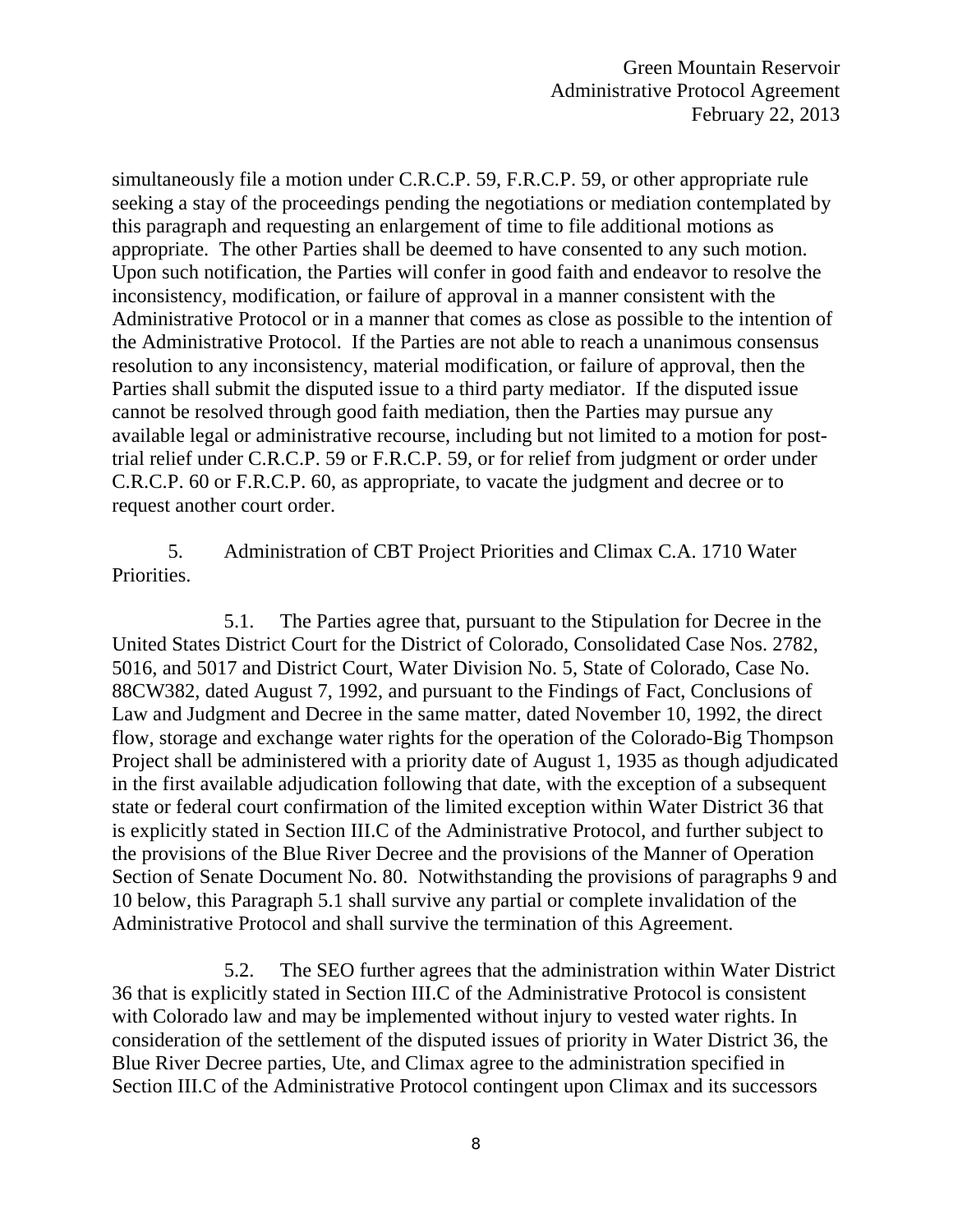complying with Section III.D of the Administrative Protocol. Notwithstanding the provisions of paragraphs 9 and 10 below, the provisions of Section III of the Administrative Protocol, and the foregoing provisions of this paragraph regarding Sections III.C and III.D of the Administrative Protocol, shall, to the extent consistent with any judicial rulings regarding Section III of the Administrative Protocol in the Water Court or Federal Court proceedings under paragraph 3 above, survive (a) any partial or complete invalidation of Sections I and II of the Administrative Protocol, and (b) the termination of this Agreement.

6. No Assertion that Protocol or Protocol Agreement Violates Senate Document No. 80 or Blue River Decree. The Blue River Decree Parties, Ute, and Climax agree that they will never assert, in any forum or for any purpose, that either the Protocol Agreement or the implementation of the Administrative Protocol is a violation of any obligation of any of the Parties under Senate Document No. 80 or the Blue River Decree.

7. No Estoppel Except as Provided. The Blue River Decree Parties, Ute, and Climax agree that except as expressly provided in paragraphs 5 and 6 above, nothing herein shall ever give rise to any claim, defense, or theory of acquiescence, bar, merger, issue or claim preclusion, promissory estoppel, equitable estoppel, waiver, laches, unclean hands or any other similar position or defense concerning any factual or legal position regarding the Parties' respective positions regarding the operation of the Colorado-Big Thompson Project, Senate Document No. 80, the 1938 Repayment Contract for the Colorado-Big Thompson Project, Reclamation Law, the Blue River Decree, the 1984 Green Mountain Operating Policy, or Colorado law.

8. Fees and Costs. The Parties shall each be responsible for their own attorneys' fees, engineering fees, and any other costs and fees associated with the Water Court and Federal Court proceedings discussed in paragraphs 3 and 4 above.

9. No Precedent in Other Matters. The Parties further agree that they do not intend this Agreement or the Administrative Protocol to have the effect of precedent or preclusion on any factual or legal issue in any other matter.

10. No Precedent if Decree is Determined No Force or Effect. In the event that all or a portion of any decree confirming the Administrative Protocol is determined to be of no force or effect, neither the existence of such decree, nor the fact that any Party was willing to sign this Agreement, or not to object to or otherwise challenge the decree or the Administrative Protocol, shall ever be used against any Party in any manner in any forum.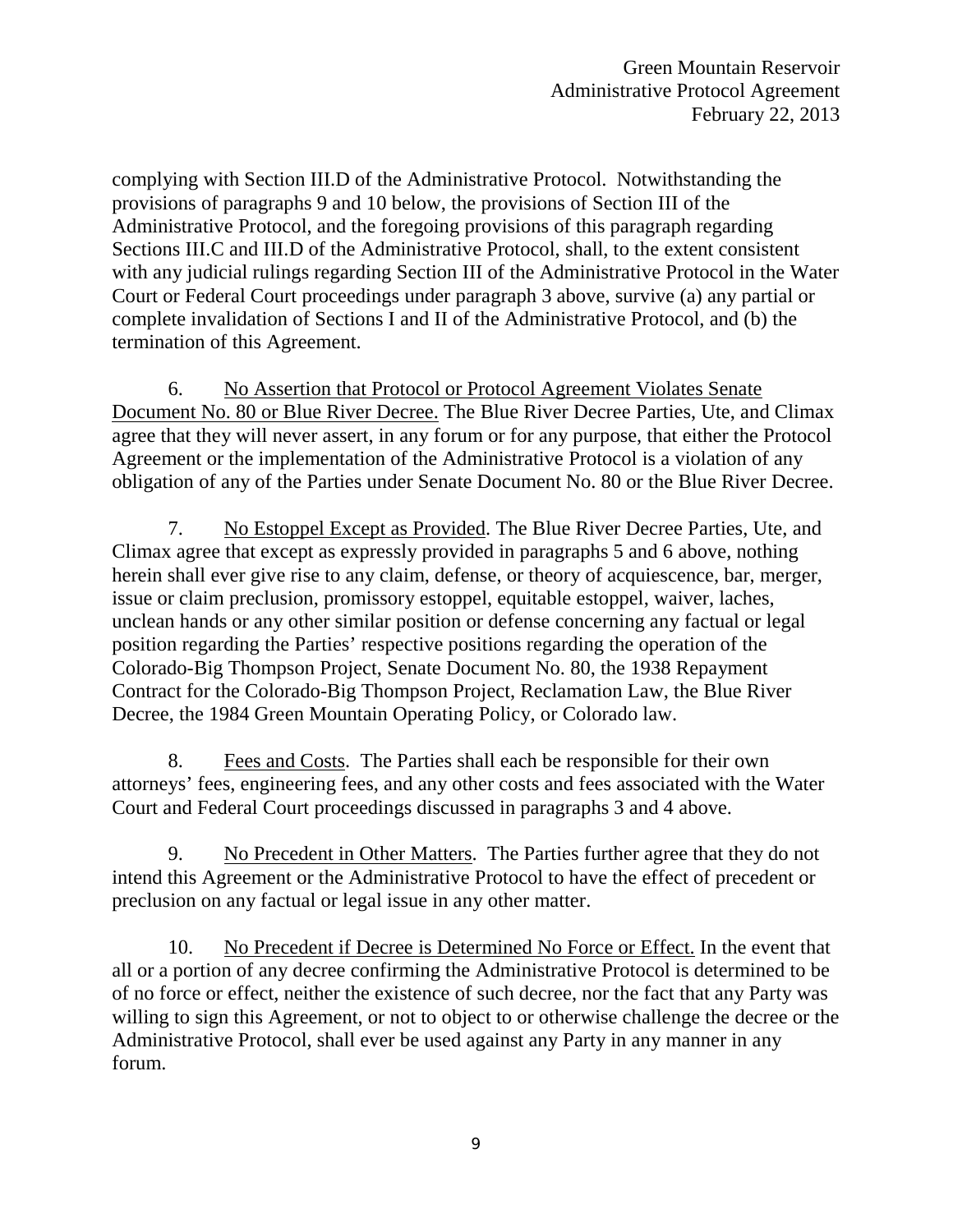11. Reforming the Agreement. If any provision or part of this Agreement is held to be void or unenforceable by a court with jurisdiction, the Parties will confer in good faith and endeavor to reform the Agreement to replace such stricken provision with a new provision that comes as close as possible to expressing the intention of the void or unenforceable provision. The Parties acknowledge that such endeavors may not succeed in reforming the Agreement.

12. Appropriation and Spending Limitations. In accord with the Colorado Springs City Charter, performance of CS-U's obligations under this Agreement is expressly subject to appropriation of funds by the Colorado Springs City Council. In the event funds are not appropriated in whole or in part sufficient for performance of CS-U's obligations under this Agreement, or appropriated funds may not be expended due to City Charter spending limitations, then CS-U will thereafter have no obligations in excess of CS-U's authorized appropriation for this Agreement or the applicable spending limit, whichever is less. CS-U will notify the other parties as soon as reasonably practicable in the event of non-appropriation or in the event a spending limit becomes applicable. Any other Party subject to an appropriation or lawful expenditure limitation will likewise have no obligations in excess of its authorized appropriation for this Agreement or the applicable spending limit, whichever is less, and shall notify the other Parties as soon as reasonably practicable in the event of non-appropriation or in the event a spending limit becomes applicable.

13. Waiver. A waiver by any Party of a default by any other Party and/or of the performance of any other Party's obligations contained in this Agreement shall not be deemed a waiver of the performance of any other obligations or of any subsequent default in the performance of the same or any other obligation contained in this Agreement. Further, a waiver by any Party of a default by any other Party or of the performance of any other Party's obligations contained in this Agreement shall not constitute a waiver by any other Party.

14. Captions. The captions of the paragraphs hereof are for convenience only and shall not govern or influence the interpretation hereof.

15. Construction. All Parties were represented by counsel and participated in the drafting of this Agreement. Neither this Agreement nor any provision of this Agreement shall be construed against any Party, regardless of whether a Party drafted or participated in the drafting of any provision of this Agreement.